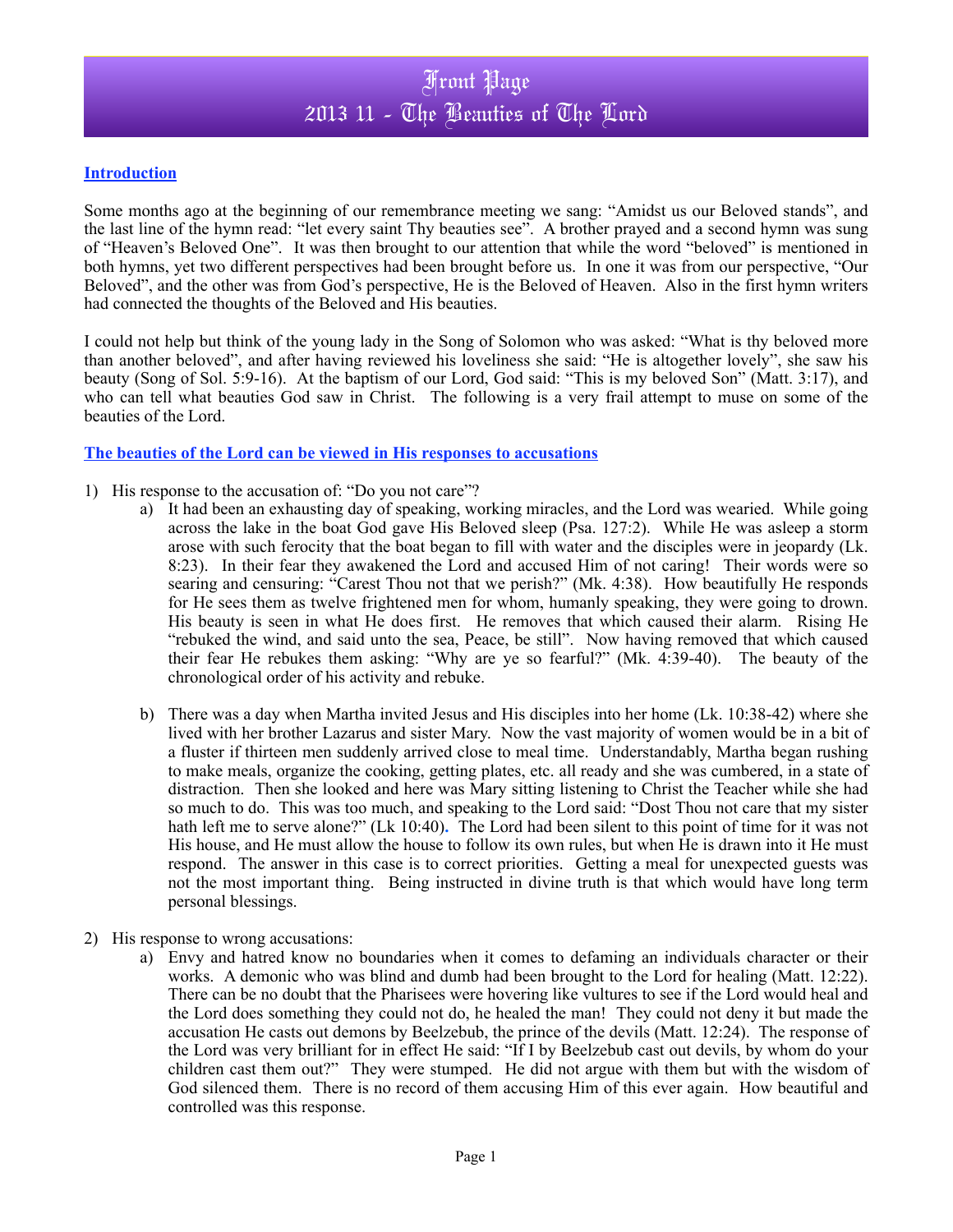- 3) His response to true accusations which were meant to discredit:
	- a) There are few things worse than having the truth twisted. The flesh always sees things twisted and in the case of Luke 15:2 they saw the Lord with the publicans and sinners. That which they ignored was the fact that these people came to Him. The scripture says: "Then drew near unto Him all the publicans and sinners for to hear Him" (Lk. 15:1). It does not say He drew near to them to eat with them, they came to Him. Neither were the Pharisees interested in why they came to him, all they saw with their distorted vision was that He was eating with them. What way would I respond to such a situation? I would be giving all sorts of reasons why there was nothing wrong, but the Lord ignored such fleshy retorts. Instead he told a triple parable which stung like a scorpion. This triplet of parables had a two fold sting. He said if any of them had a sheep, irrespective of how many good ones, would they not search for the lost sheep? And being Jews would they not search for a lost coin? These people were lost and He was there seeking to find them. However, the other side of the lesson is that when one comes back to fellowship with God as the prodigal son did in returning to the father, the son of the flesh has no joy in it but was disgruntled. What a picture of the Pharisees. How beautiful was His response.

## **The beauties of the Lord can be seen in His different responses in the rejection of kingship**

There are two recorded instances when the Lord rejected kingship.

- a) The first was when the devil "Shewed unto Him all the kingdoms of the world" and said: "All this power will I give thee, and the glory of them" (Lk. 4:5-6).
- b) Later after having fed five thousand the people wanted to make Him king (Jn. 6:15).

Each time His response was different. When the offer came from the Devil with its temptation to worship him, the answer was sharp and a dismissing of him. When it was the attempt by men, then the Lord did not answer with a sharp rebuke but sent them away. The people were caught up in the idea of possibilities, this is what Satan tempted the Lord with, possibility thinking. Let it be clear, the Lord never imagined anything. His mind was always on: "whatsoever things are true, whatsoever things are honest, whatsoever things are just, whatsoever things are pure, whatsoever things are lovely, whatsoever things are of good report" (Phil. 4:8). He was a realist not an imaginative idealist. Satan offered Him getting the kingdoms without suffering, the people imagined getting bread without work. They were being blinded by Satan but did not realize it. No harsh words would be said to them, but with Satan, there was no deception by an outside force, he knew exactly what He was doing. This was the continuing activity of the evil one to thwart the purposes of God, and by nullifying the loyalty of Christ to God, and as such demanded censuring and humiliation. The perfection of the Lord is seen in how He dealt with these propositions.

### **The beauties of the Lord can be seen in when and why He sent forth the disciples**

The Lord sent forth His disciples on two occasions. He sent them out for missionary service (Matt 10:5), and on another occasion He sent them out to cross the lake in the boat (Matt. 14:22). In both situations He sends but with two different purposes and censuring results. In the sending them out in two's it was for companionship and the blessing of humanity through the expansion of His ministry. When they came back to report they would learn several major lessons. One would be the importance of prioritizing, and another was when they went out preaching they learnt that His power was with them, even though they had not His physical person. It was the elementary steps of preparation for the days after He was gone. When the Lord sent them across the lake they again learnt a lesson. This time it was not that His power was with them even though He was absent, but that in the storms of life when danger is real, and all human efforts have failed, He will be there ready to comfort. How beautiful this is for He was preparing them for days which lay ahead.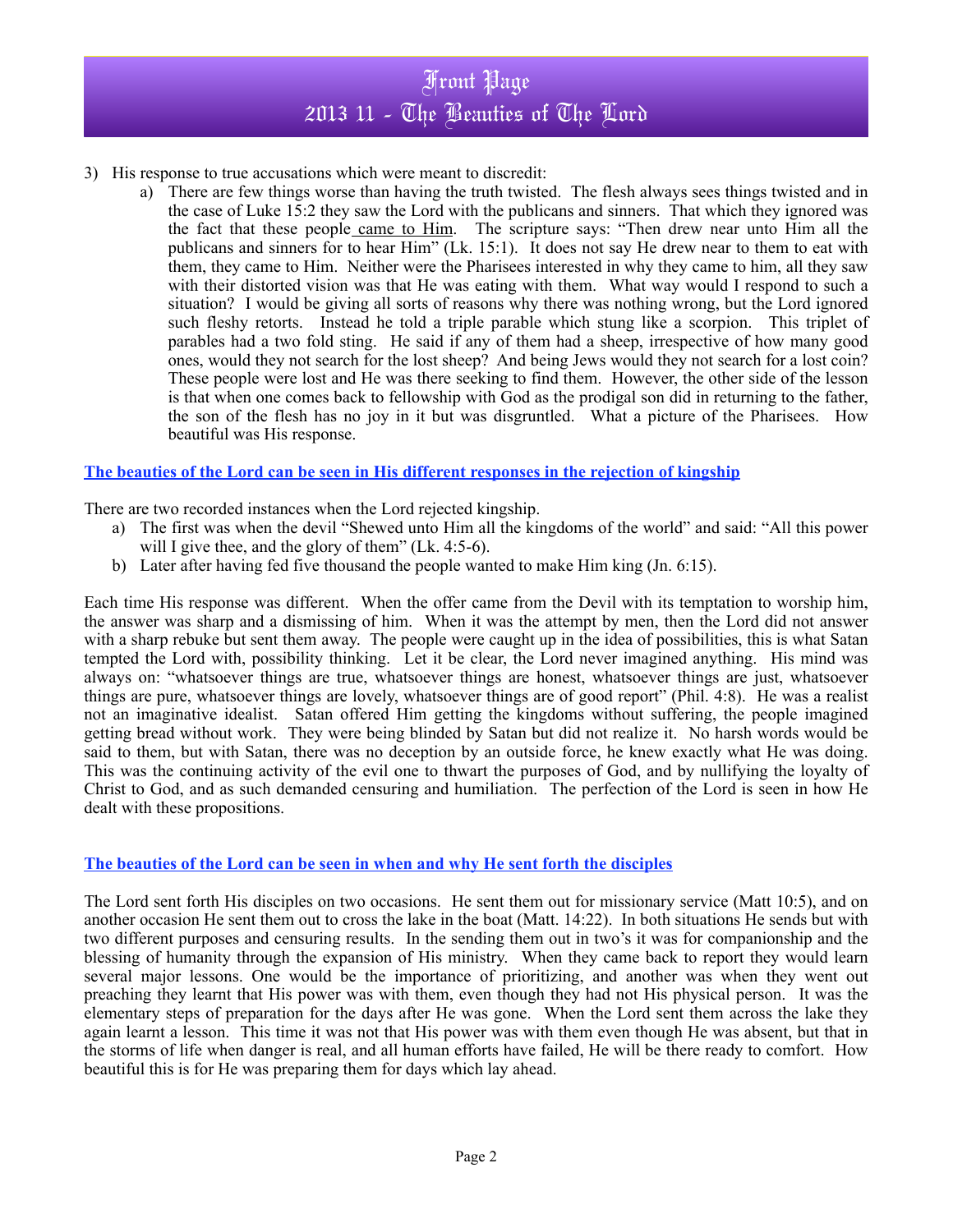### **The beauties of the Lord in the resurrections He performed**

There were times when the Lord brought all the disciples into situations where they all could see what was happening, and at other times only Peter, James, and John. The disciples came with the Lord to Bethany where Lazarus had lived, died, and was buried. Not only were the disciples there but also many people who had come to sympathize with the two sisters. This was a very public affair, possibly much more public than the widow of Nain's son's resurrection. At this grave the Lord groans twice (Jn. 11:33, 38). When at the grave He cried with a loud voice (kraugazo, megas> voice <phone): "Lazarus come forth" (Jn. 11:43). This is in sharp difference to the other cases.

- a) The raising of Jarius's daughter. It was a private affair. The only ones present being the father and mother with Peter, James, and John (Lk. 8:51). In neither this or the widow of Nains' son's resurrection was there any groaning or public prayer.
- b) With the little girl He called (phoneo, an elevated tone of voice, authoritive) saying: "Maid, arise" (Lk.  $8:54$ ).
- c) Concerning the son he said (epo, spoke): "Young man, I say unto thee Arise" (Lk. 7:14).

His tone of voice was different in each case. We also see the beauty of the Lord in the injunctions or actions which followed each resurrection.

- a) With Lazarus the injunction was: "Loose him and let him go". (Jn. 11:44)
- b) With Jarius's daughter the Lord spoke to the parents that "something should be given her to eat". (Mk. 5:43)
- c) With the widow's son there is no reference to the Lord speaking but it was His actions that are emphasized: "He delivered him to his mother". (Lk. 7:15)

How beautiful this is. He who knew what it was to be bound in, straitened, knew the feelings of Lazarus; he who knew what it was to have the need of food, knew the needs of the child; and He who knew a widow's dependence on a son, knew the need of the widow of Nain.

### **The beauties of the Lord in His activity and waiting**

There are times when the Lord waited before He acted, and at other times He responded immediately. He waited at the wedding at Cana of Galilee (Jn. 2:1-11), the prompting of the other sons of Mary and Joseph in prodding Him to go up to the feast at Jerusalem and make himself known (Jn. 7:2-4), and when He did not go to Bethany when Lazarus was sick or died (Jn. 11:6). In each of these cases the Lord did not act immediately, yet when Jairus came to Him (Mk. 5:23-24), or the Jews on behalf of the centurion (Lk. 7:3-6), He responded immediately. Why is it that on some occasions He waits and at other times responds immediately? It must be remembered that the Lord was moving in perfect fellowship with God, in God's timing, and not according to man and apparent immediate needs. Therefore, the Lord will not be put under pressure to act by his mother (Jn. 2:3), nor by his brethren (Jn. 7:3), nor by circumstances and friendship (Jn. 11:3).

The beauty of the Lord is seen in why He waited. At the wedding when they had no wine, the Lord was inactive until His hour had come, the hour when man aware of their non resources, then they would fully know that this was a sign. It was intensified by the fact that these were waterpots that were filled, not jars that had contained wine, it had been water. In John 7:2-3 He would not go to the feast when prompted because the Lord saw in this another attempt by Satan to show himself openly, this being very similar to the temptation to cast Himself down from the pinnacle of the temple (Matt. 4:6). He would not go to heal Lazarus nor rush to the funeral because the greater glory to God and a superb sign of who He is necessitated His waiting. He was perfect in His "apparent delays" and in His immediate responses.